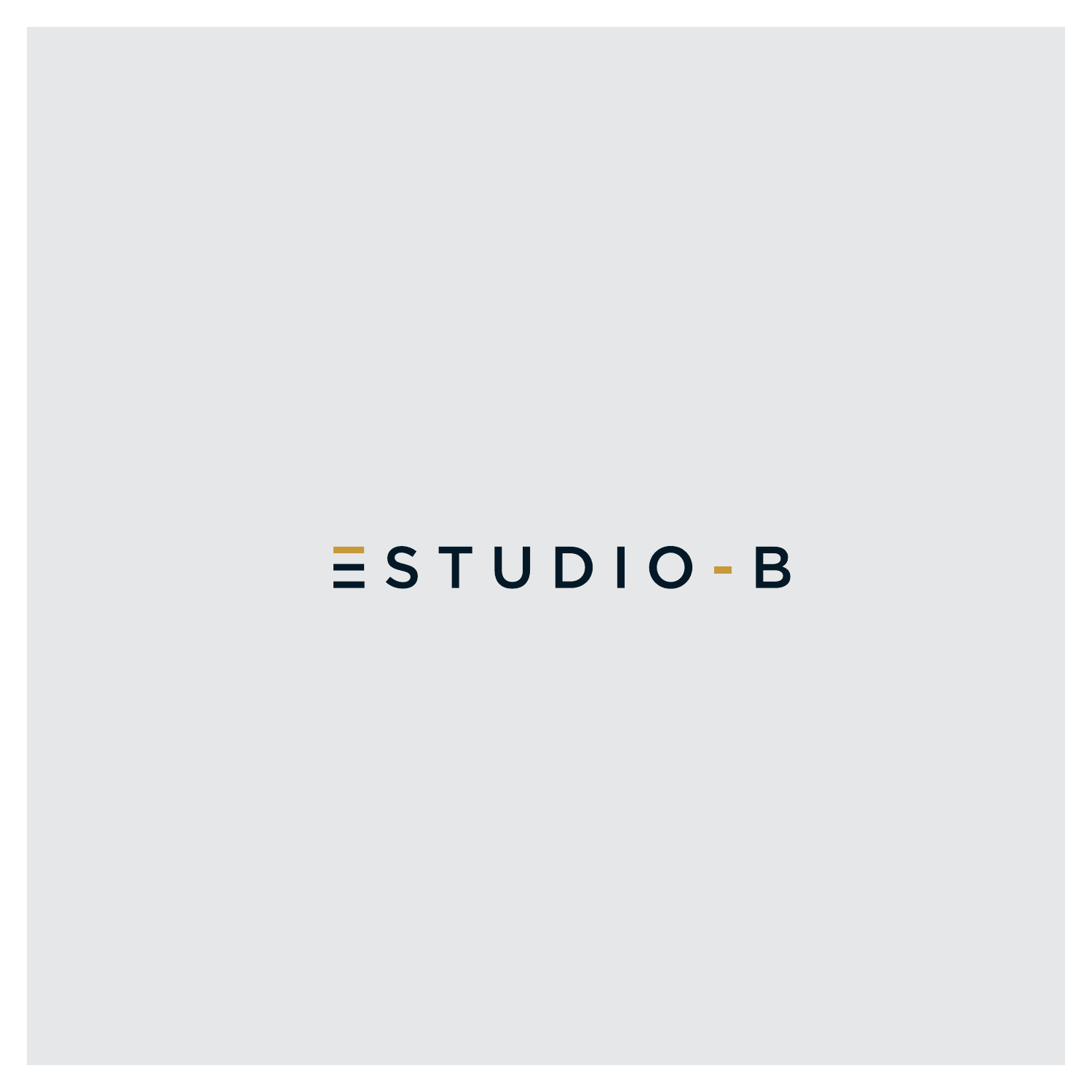#### **[OUR STORY]**

#### **ESTUDIO – B: BRANDING STRATEGIES FOR SOCIAL IMPACT**

Our story begins now. Our story is based on certitudes and dreams we believe are attainable…

At **Estudio-b** we believe that world-class branding strategies are the foundation of excellent communications and higher brand value.

We believe that social entrepreneurs and initiatives deserve to stand out.

We believe that artists and cultural enterprises have intrinsic social impact and that their mission deserves to be shared with the world.

At **Estudio-b** we believe that together we'll be able to impact the world in a positive and lasting manner.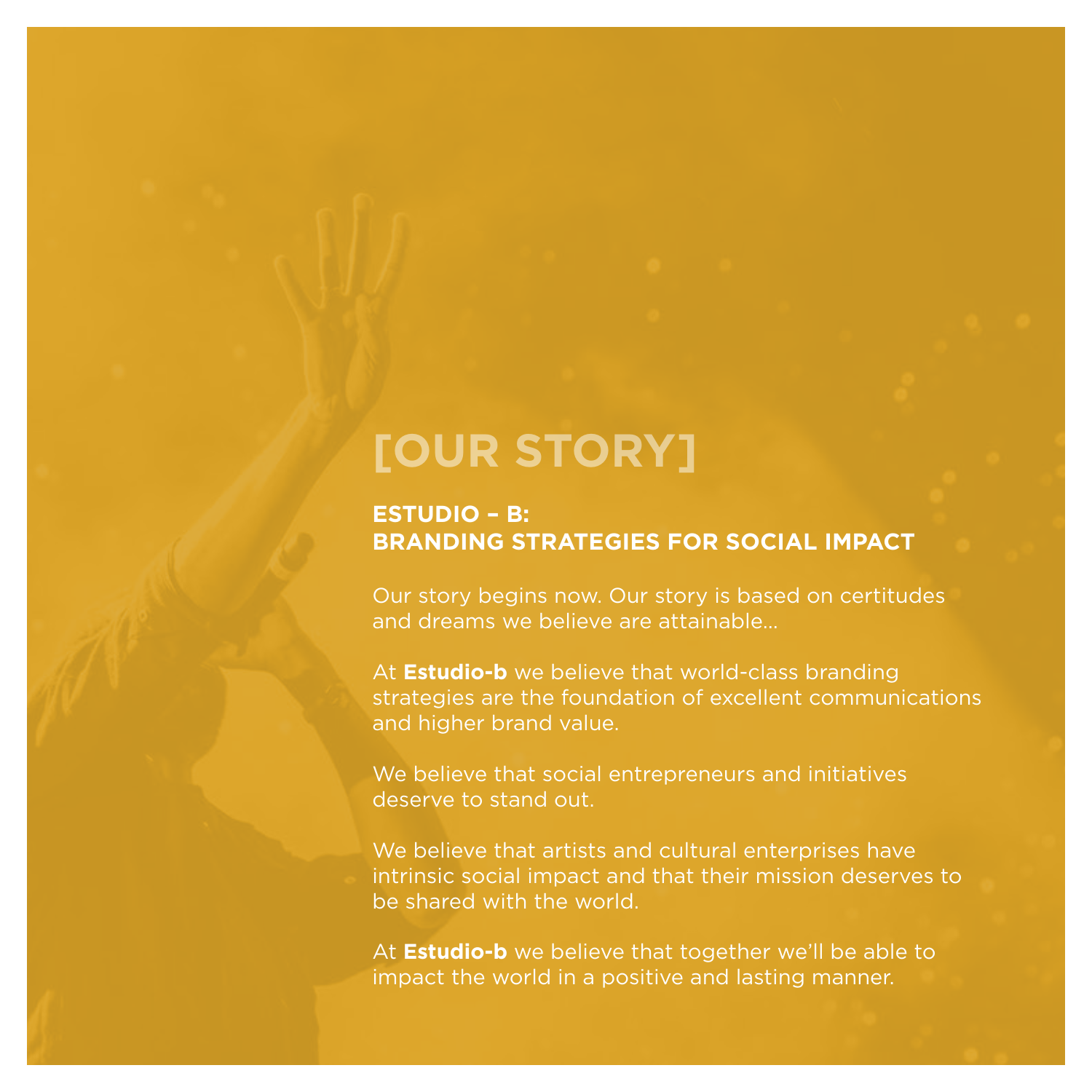### **[WHO WE ARE]**

We are an up-and-coming branding agency for brands and initiatives with a social purpose.

Studio "estudio" is a place where minds unite to produce exceptional creative work. In Spanish "estudio" also means immersion into a topic, a study.

At **estudio-b**, we deep-dive into your project by:

- Studying your customers and their context.
- Coming together as a multidisciplinary team to create a strategy that expresses your brands' individuality.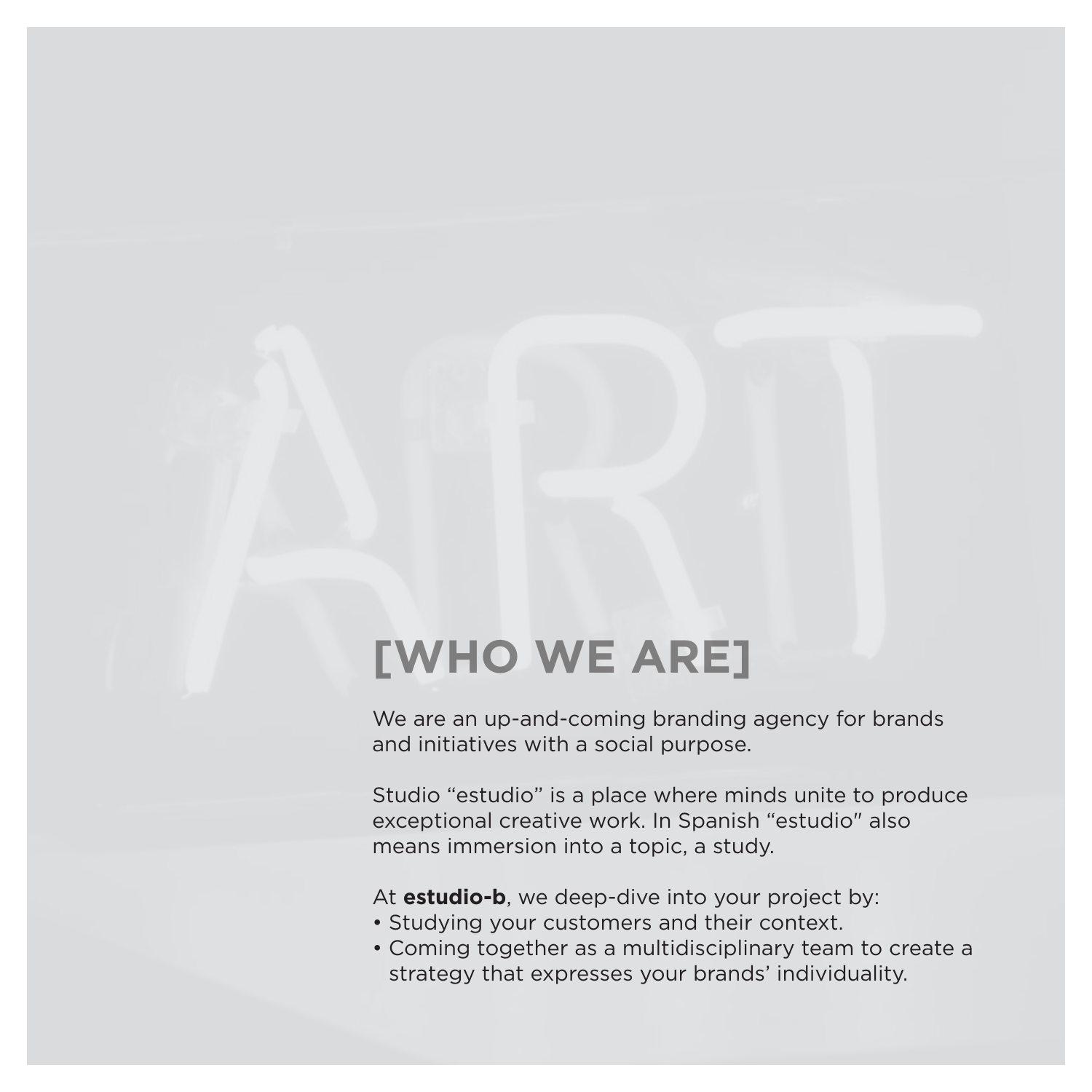### **[OUR MISSION]**

To produce standout brand communication strategies, that uniquely portray our clients' mission, vision, and values.

We are dedicated to developing a brand strategy that reflects our shared passion--yours and ours--- for social impact endeavors and human development causes.

Finally, through our everyday work, we are committed to supporting the dignity of the human experience and spirit with: boldness, curiosity, integrity and respect for people of all walks of life.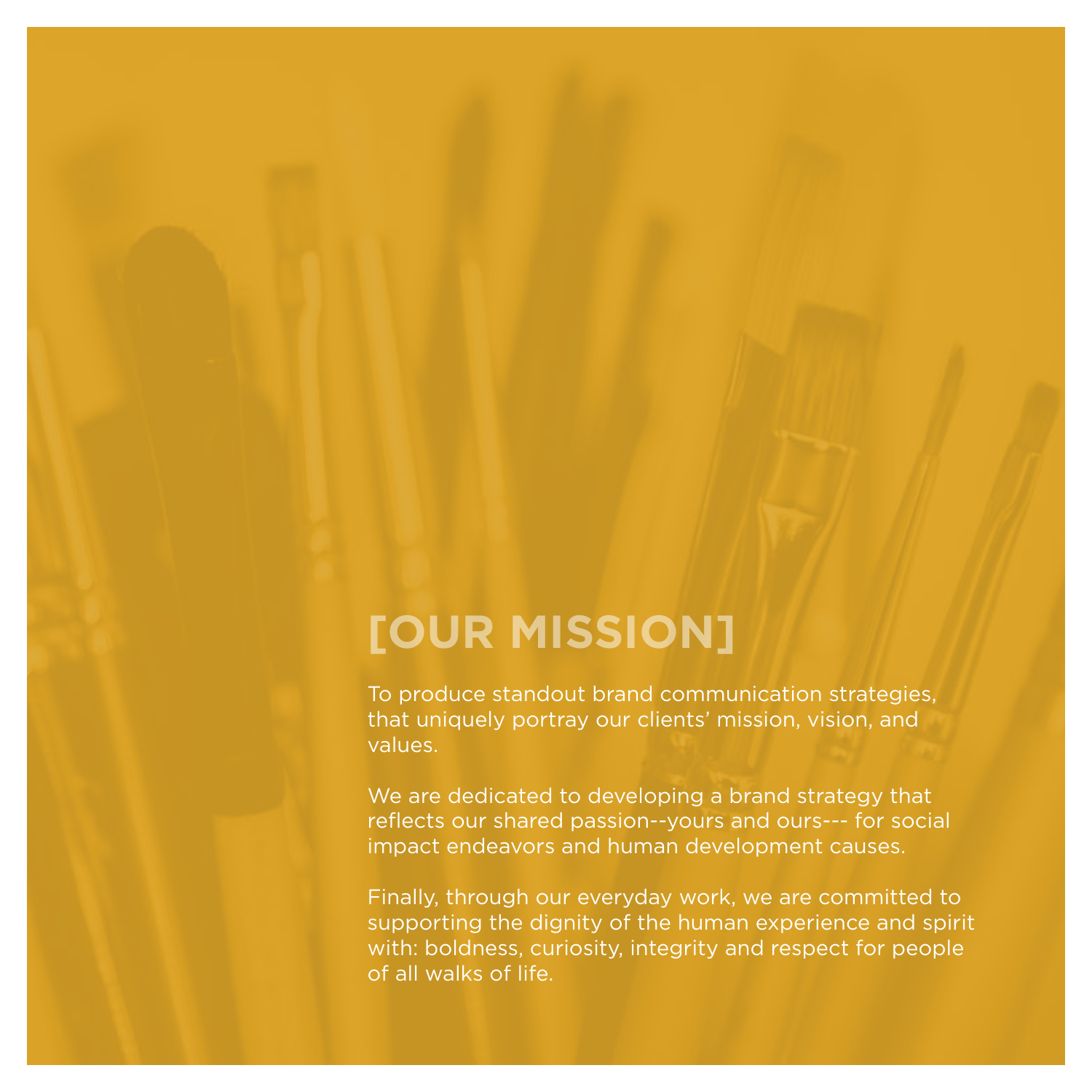#### **[OUR APPROACH]**

At **Estudio-b** we use a combination of cutting-edge marketing techniques specific and relevant to our clients' needs. There is not a "one-size fits all" approach at **estudio-b.**

Traditional approaches, such as brand audits, ethnographies, and focus groups, along with new marketing practices like real-time responses through digital media, big and small data analysis and state-of-the-art methodologies, join forces to craft a brand communications strategic framework that will resonate with your customers and stakeholders.

Our approach is a fine-tuned mixture of science, art, insights, and soul, rooted in a specialized study of: a) your customers and b) your field.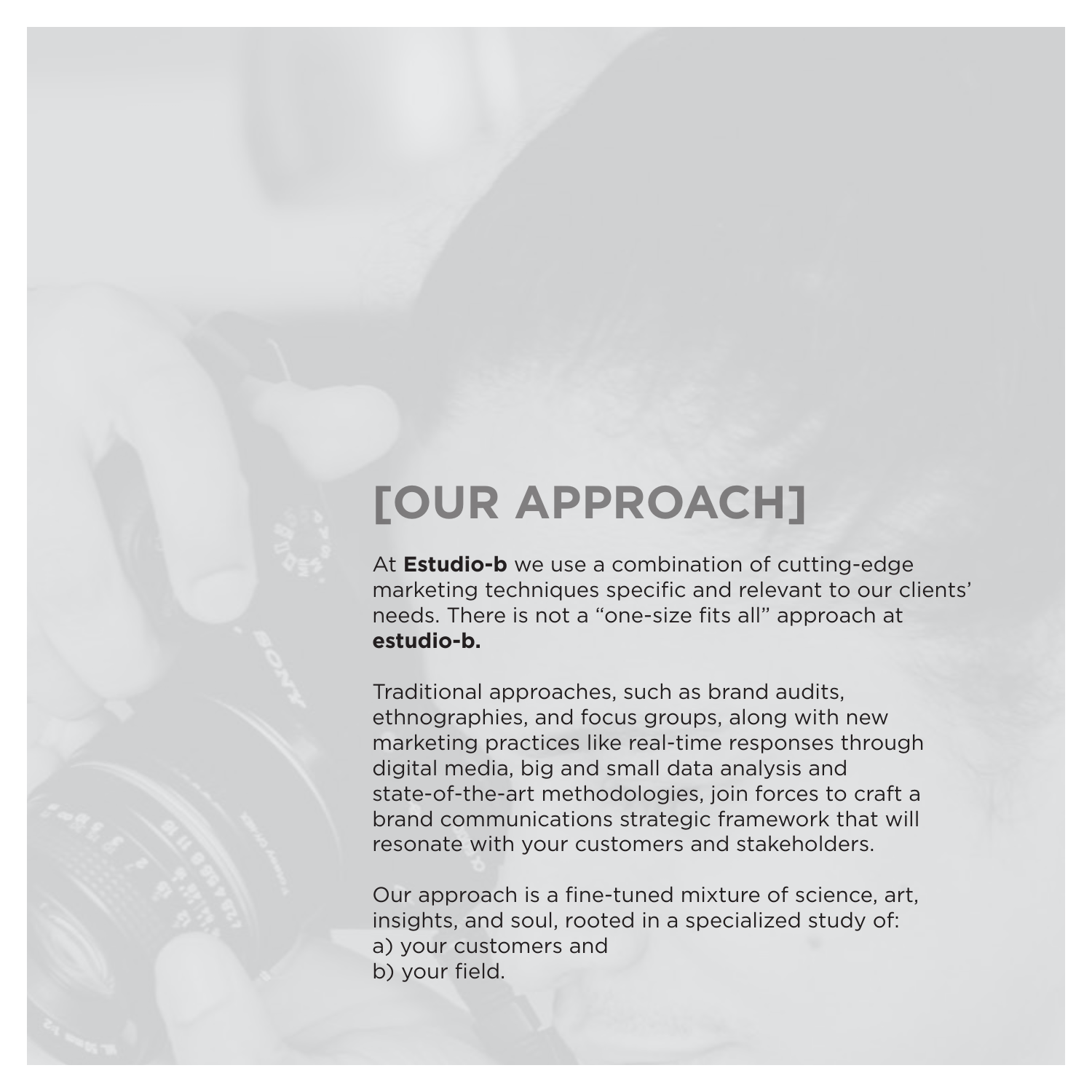**SCIENCE + ART + POWERFUL INSIGHTS + SOUL= BRAND STRATEGIES**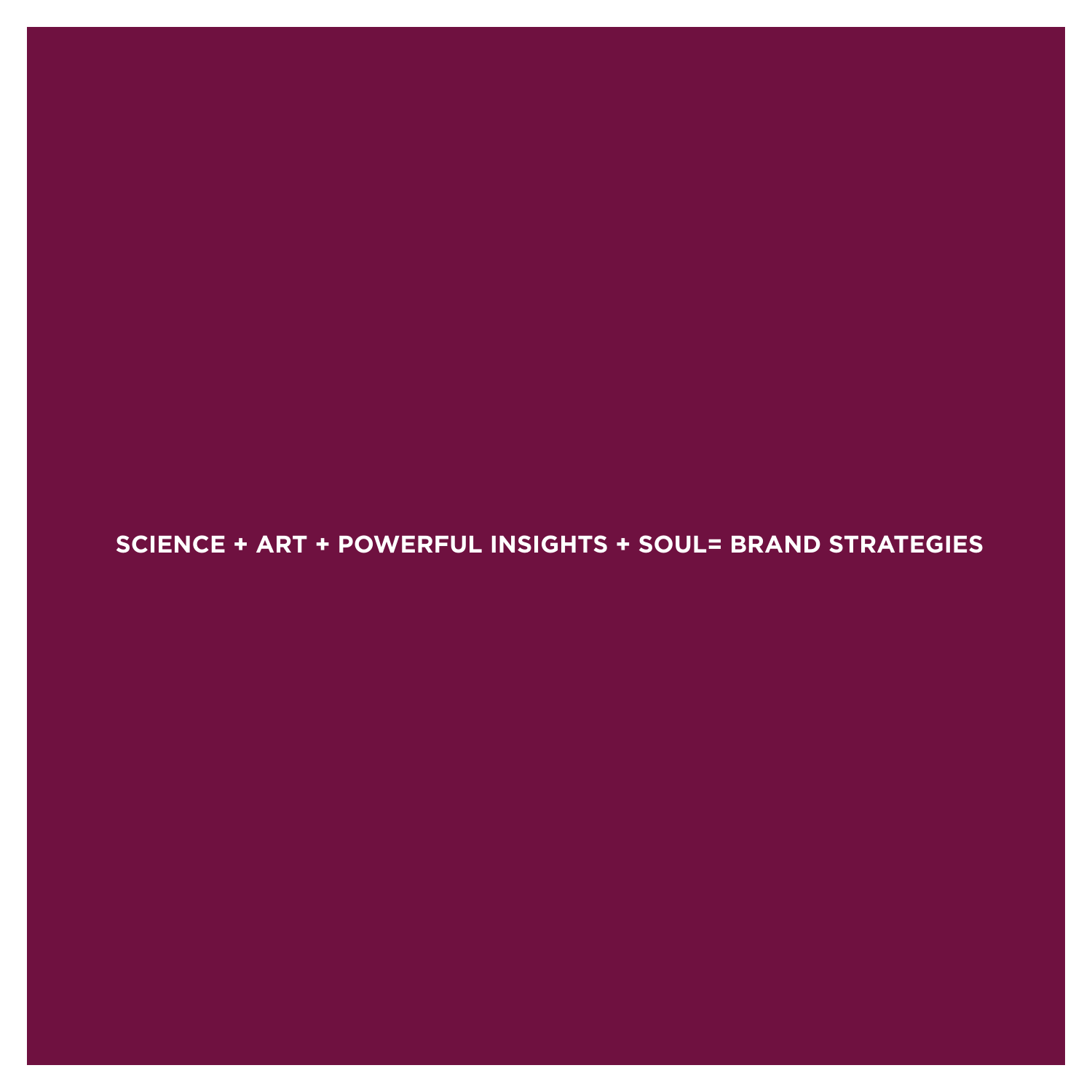## **[OUR GOAL]**

Our primary objective is simple:

"To grow and succeed in the global marketing industry through the growth and success of our clients and their causes".